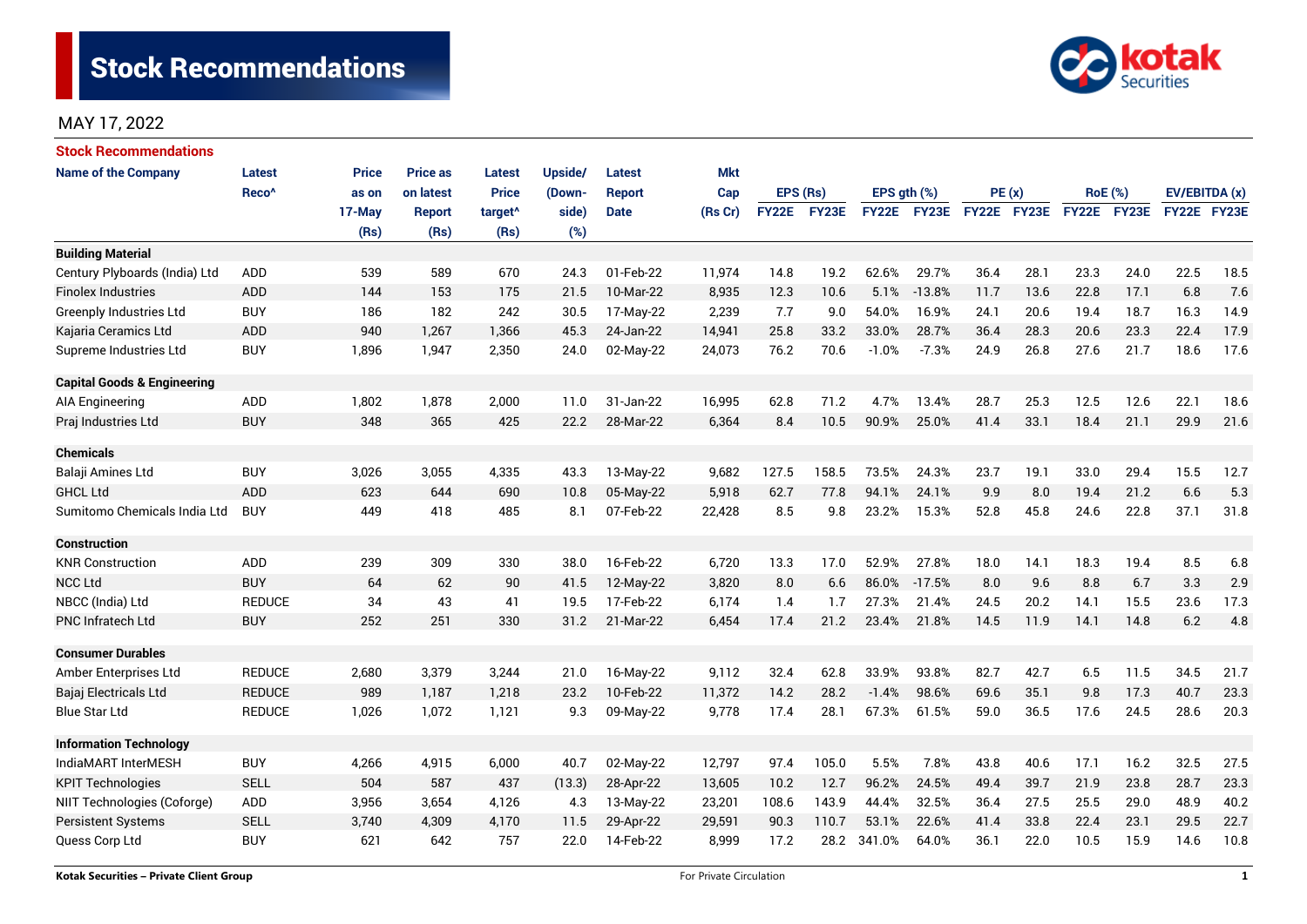

| <b>Stock Recommendations</b>       |                   |              |                 |                     |         |               |            |              |       |              |          |             |      |                |             |               |      |
|------------------------------------|-------------------|--------------|-----------------|---------------------|---------|---------------|------------|--------------|-------|--------------|----------|-------------|------|----------------|-------------|---------------|------|
| <b>Name of the Company</b>         | <b>Latest</b>     | <b>Price</b> | <b>Price as</b> | <b>Latest</b>       | Upside/ | <b>Latest</b> | <b>Mkt</b> |              |       |              |          |             |      |                |             |               |      |
|                                    | Reco <sup>^</sup> | as on        | on latest       | <b>Price</b>        | (Down-  | <b>Report</b> | Cap        | EPS (Rs)     |       | EPS ath (%)  |          | PE(x)       |      | <b>RoE</b> (%) |             | EV/EBITDA (x) |      |
|                                    |                   | 17-May       | Report          | target <sup>^</sup> | side)   | <b>Date</b>   | (Rs Cr)    | <b>FY22E</b> | FY23E | <b>FY22E</b> | FY23E    | FY22E FY23E |      |                | FY22E FY23E | FY22E FY23E   |      |
|                                    |                   | (Rs)         | (Rs)            | (Rs)                | (%)     |               |            |              |       |              |          |             |      |                |             |               |      |
| <b>Metals &amp; Mining</b>         |                   |              |                 |                     |         |               |            |              |       |              |          |             |      |                |             |               |      |
| <b>MOIL Ltd</b>                    | <b>BUY</b>        | 163          | 170             | 215                 | 32.3    | 18-Feb-22     | 4,330      | 14.5         | 16.4  | 95.9%        | 13.1%    | 11.2        | 9.9  | 11.5           | 12.2        | 5.2           | 3.9  |
| APL Apollo Tubes Ltd               | <b>BUY</b>        | 915          | 871             | 1.025               | 12.0    | 16-May-22     | 22,876     | 22.4         | 28.4  | $-22.2%$     | 26.8%    | 40.9        | 32.2 | 28.2           | 27.2        | 24.3          | 19.5 |
| Oil & Gas                          |                   |              |                 |                     |         |               |            |              |       |              |          |             |      |                |             |               |      |
| Chennai Petroleum Corp             | <b>SELL</b>       | 299          | 255             | 176                 | (41.1)  | 29-Apr-22     | 4,449      | 90.8         | 71.2  | 424.9%       | $-21.6%$ | 3.3         | 4.2  | 58.4           | 30.2        | 4.9           | 5.3  |
| Gujarat Gas                        | <b>ADD</b>        | 556          | 501             | 541                 | (2.7)   | $11-May-22$   | 38,260     | 18.7         | 18.7  | 1.6%         | 0.0%     | 29.7        | 29.7 | 25.1           | 20.5        | 18.6          | 18.3 |
| <b>MRPL</b>                        | <b>SELL</b>       | 81           | 67              | 56                  | (31.0)  | 13-May-22     | 14,217     | 16.9         | 10.9  | $-484.1%$    | $-35.5%$ | 4.8         | 7.4  | 51.6           | 23.5        | 7.1           | 7.7  |
| <b>Paints</b>                      |                   |              |                 |                     |         |               |            |              |       |              |          |             |      |                |             |               |      |
| Akzo Nobel India Ltd               | <b>BUY</b>        | 1,784        | 1,887           | 2,670               | 49.7    | 14-Feb-22     | 8,332      | 57.9         | 67.2  | 27.3%        | 16.1%    | 30.8        | 26.5 | 17.9           | 19.7        | 18.4          | 15.7 |
| <b>Pharmaceuticals</b>             |                   |              |                 |                     |         |               |            |              |       |              |          |             |      |                |             |               |      |
| Suven Pharmaceuticals              | <b>BUY</b>        | 517          | 534             | 630                 | 21.8    | 11-May-22     | 13,141     | 17.8         | 20.6  | 25.4%        | 15.7%    | 29.1        | 25.1 | 29.7           | 26.2        | 21.8          | 18.9 |
| <b>Transportation</b>              |                   |              |                 |                     |         |               |            |              |       |              |          |             |      |                |             |               |      |
| Aegis Logistics Ltd                | <b>BUY</b>        | 204          | 216             | 310                 | 52.3    | 14-Feb-22     | 6,797      | 12.6         | 13.6  | 28.6%        | 7.9%     | 16.2        | 15.0 | 20.4           | 19.0        | 9.1           | 8.2  |
| <b>Allcargo Global Logistics</b>   | <b>BUY</b>        | 323          | 346             | 430                 | 33.1    | 15-Feb-22     | 7,946      | 27.7         | 31.3  | 246.3%       | 13.0%    | 11.7        | 10.3 | 21.2           | 20.1        | 6.2           | 5.2  |
| <b>Blue Dart Express</b>           | <b>BUY</b>        | 7,095        | 6,835           | 8,260               | 16.4    | 09-May-22     | 16,886     | 154.8        | 163.3 | 166.9%       | 5.5%     | 45.8        | 43.4 | 47.0           | 38.6        | 16.0          | 14.3 |
| <b>VRL Logistics Ltd</b>           | <b>BUY</b>        | 568          | 499             | 625                 | 10.1    | 04-Feb-22     | 5,178      | 11.3         | 18.3  | 117.3%       | 61.9%    | 50.2        | 31.0 | 14.3           | 21.6        | 16.0          | 12.1 |
| <b>Others</b>                      |                   |              |                 |                     |         |               |            |              |       |              |          |             |      |                |             |               |      |
| Bata India Ltd                     | <b>BUY</b>        | 1,764        | 1,895           | 2,380               | 34.9    | 10-Feb-22     | 22,759     | 27.0         | 36.6  | $-509.1%$    | 35.6%    | 65.3        | 48.2 | 16.3           | 19.4        | 31.9          | 25.4 |
| <b>Central Depository Services</b> | <b>REDUCE</b>     | 1,164        | 1,510           | 1,505               | 29.3    | 10-Feb-22     | 12,222     | 29.9         | 34.8  | 55.7%        | 16.4%    | 38.9        | 33.4 | 28.5           | 26.6        | 30.4          | 25.9 |
| EPL Ltd                            | <b>REDUCE</b>     | 153          | 155             | 160                 | 4.4     | 12-May-22     | 4,826      | 6.8          | 7.2   | $-10.5%$     | 5.9%     | 22.5        | 21.3 | 11.3           | 11.3        | 9.2           | 7.8  |
| JK Paper Ltd                       | ADD               | 332          | 315             | 340                 | 2.4     | 22-Mar-22     | 5,909      | 35.0         | 51.2  | 146.5%       | 46.3%    | 9.5         | 6.5  | 19.6           | 23.1        | 5.9           | 4.4  |
| Radico Khaitan Ltd                 | <b>REDUCE</b>     | 832          | 903             | 890                 | 6.9     | 08-Apr-22     | 11,070     | 20.6         | 24.5  | 1.5%         | 18.9%    | 40.4        | 34.0 | 14.6           | 15.2        | 25.7          | 22.8 |
| <b>VIP Industries Ltd</b>          | <b>REDUCE</b>     | 596          | 648             | 620                 | 4.1     | 04-Feb-22     | 8,459      | 6.2          |       | 12.0 -187.3% | 93.5%    | 96.1        | 49.6 | 14.3           | 23.2        | 43.3          | 26.8 |
| Welspun Corp Ltd                   | <b>SELL</b>       | 192          | 173             | 120                 | (37.4)  | 14-Feb-22     | 5,077      | 11.9         | 9.2   | $-49.8%$     | $-22.7%$ | 16.1        | 20.8 | 7.8            | 5.9         | 6.7           | 7.5  |

*Source: Kotak Securities - Private Client Group*

All recommendations are with a 12 month perspective from the date of the report/update. Investors are requested to use their discretion while deciding the timing, quantity of investment as well as the exit.

NR NoRated. The investment rating and target price, if any, have been suspended temporarily. Such suspension is in compliance with applicable regulation(s) and/or Kotak Securities policies in circumstances when Kotak Secur

Or its affiliates is acting in an advisory capacity in a merger or strategic transaction involving this company and in certain other circumstances.

**NM Not meaningful**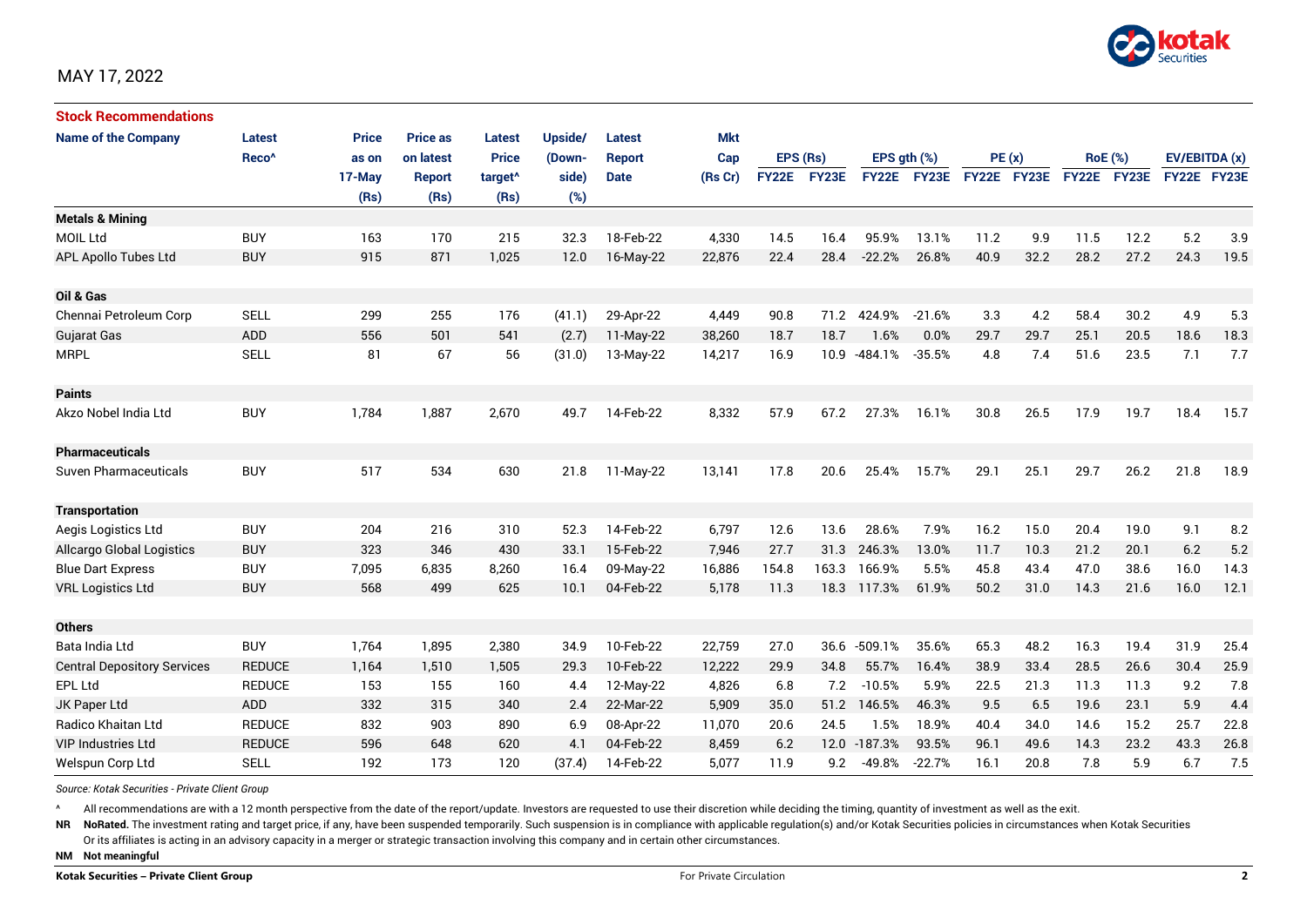

## MAY 17, 2022

# **RATING SCALE (PRIVATE CLIENT GROUP)**

#### **Definitions of ratings**

| <b>BUY</b>       | $\overline{\phantom{0}}$ | We expect the stock to deliver more than 15% returns over the next 12 months                                                                                                                                                                                                                                                                                                                                                     |
|------------------|--------------------------|----------------------------------------------------------------------------------------------------------------------------------------------------------------------------------------------------------------------------------------------------------------------------------------------------------------------------------------------------------------------------------------------------------------------------------|
| <b>ADD</b>       |                          | - We expect the stock to deliver $5\%$ - 15% returns over the next 12 months                                                                                                                                                                                                                                                                                                                                                     |
| <b>REDUCE</b>    | $-$                      | We expect the stock to deliver -5% - +5% returns over the next 12 months                                                                                                                                                                                                                                                                                                                                                         |
| <b>SELL</b>      |                          | - We expect the stock to deliver $\lt$ -5% returns over the next 12 months                                                                                                                                                                                                                                                                                                                                                       |
| <b>NR</b>        | $-$                      | Not Rated. Kotak Securities is not assigning any rating or price target to the stock.                                                                                                                                                                                                                                                                                                                                            |
|                  |                          | The report has been prepared for information purposes only.                                                                                                                                                                                                                                                                                                                                                                      |
| <b>SUBSCRIBE</b> | $\overline{\phantom{0}}$ | We advise investor to subscribe to the IPO.                                                                                                                                                                                                                                                                                                                                                                                      |
| <b>RS</b>        | $-$                      | Rating Suspended. Kotak Securities has suspended the investment rating and price target for this stock, either because there is not a sufficient fundamental basis for determining, or there<br>are legal, regulatory or policy constraints around publishing, an investment rating or target. The previous investment rating and price target, if any, are no longer in effect for this stock and<br>should not be relied upon. |
| <b>NA</b>        |                          | $-$ Not Available or Not Applicable. The information is not available for display or is not applicable                                                                                                                                                                                                                                                                                                                           |
| <b>NM</b>        | $-$                      | Not Meaningful. The information is not meaningful and is therefore excluded.                                                                                                                                                                                                                                                                                                                                                     |
| <b>NOTE</b>      | $-$                      | Our target prices are with a 12-month perspective. Returns stated in the rating scale are our internal benchmark.                                                                                                                                                                                                                                                                                                                |

## **FUNDAMENTAL RESEARCH TEAM (PRIVATE CLIENT GROUP)**

| <b>Shrikant Chouhan</b>                                                                                | <b>Arun Agarwal</b>                                                                                  | <b>Amit Agarwal, CFA</b>            | <b>Hemali Dhame</b>      |
|--------------------------------------------------------------------------------------------------------|------------------------------------------------------------------------------------------------------|-------------------------------------|--------------------------|
| <b>Head of Research</b>                                                                                | Auto & Auto Ancillary                                                                                | <b>Transportation, Paints, FMCG</b> | Banking & Finance        |
| shrikant.chouhan@kotak.com                                                                             | arun.agarwal@kotak.com                                                                               | agarwal.amit@kotak.com              | Hemali.Dhame@kotak.com   |
| +91 22 6218 5408                                                                                       | +91 22 6218 6443                                                                                     | +91 22 6218 6439                    | +91 22 6218 6433         |
| <b>Jatin Damania</b>                                                                                   | Purvi Shah                                                                                           | <b>Rini Mehta</b>                   | K. Kathirvelu            |
| Metals & Mining, Midcap                                                                                | Pharmaceuticals                                                                                      | <b>Research Associate</b>           | <b>Support Executive</b> |
| jatin.damania@kotak.com                                                                                | purvi.shah@kotak.com                                                                                 | rini.mehta@kotak.com                | k.kathirvelu@kotak.com   |
| +91 22 6218 6440                                                                                       | +91 22 6218 6432                                                                                     | +91 80801 97299                     | +91 22 6218 6427         |
| <b>Sumit Pokharna</b><br>Oil and Gas, Information Tech<br>sumit.pokharna@kotak.com<br>+91 22 6218 6438 | Pankaj Kumar<br>Construction, Capital Goods & Midcaps<br>pankajr.kumar@kotak.com<br>+91 22 6218 6434 |                                     |                          |

### **TECHNICAL RESEARCH TEAM (PRIVATE CLIENT GROUP)**

| <b>Shrikant Chouhan</b>    | <b>Amol Athawale</b>    |  |
|----------------------------|-------------------------|--|
| shrikant.chouhan@kotak.com | amol.athawale@kotak.com |  |
| +91 22 6218 5408           | +91 20 6620 3350        |  |
|                            |                         |  |

**Sayed Haider** Research Associate [sayed.haider@kotak.com](mailto:sayed.haider@kotak.com) +91 22 62185498

### **DERIVATIVES RESEARCH TEAM (PRIVATE CLIENT GROUP)**

+91 22 6218 5497 +91 33 6615 6273

**Sahaj Agrawal Prashanth Lalu Prasenjit Biswas, CMT, CFTe** [sahaj.agrawal@kotak.com](mailto:sahaj.agrawal@kotak.com) [prashanth.lalu@kotak.com](mailto:prashanth.lalu@kotak.com) [prasenjit.biswas@kotak.com](mailto:prasenjit.biswas@kotak.com)